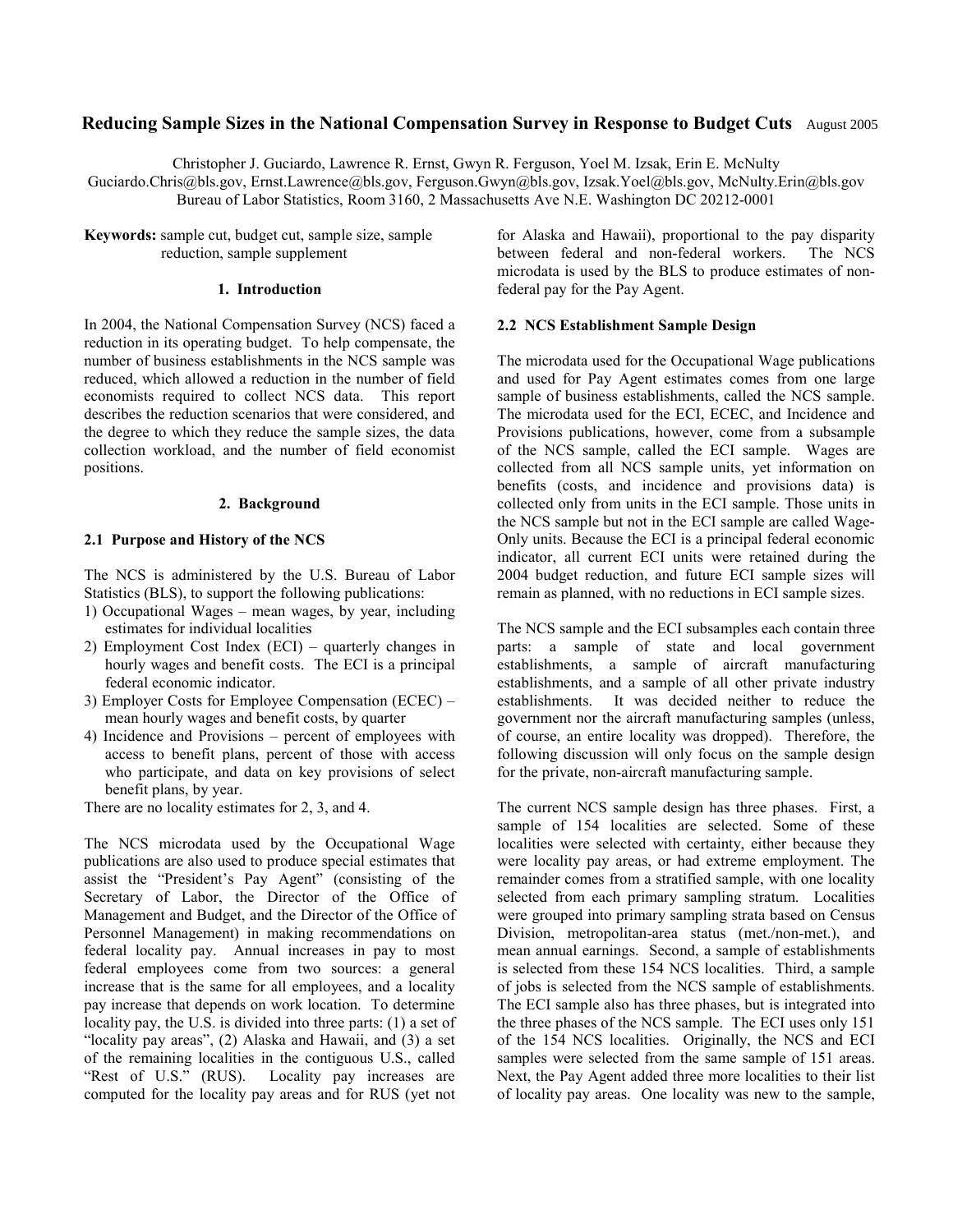yet two were already sampled noncertainty localities. When these latter two localities were made certainty localities, then they were removed from their primary sampling strata, and two new localities were chosen as replacements to represent these two strata. These changes caused some modifications in PSU-weights (inverse probability of selection of a locality PSU). The ECI sample, however, did not require these changes, so it retained the 151-locality original design, and the original PSU-weights. The ECI sample of establishments is a subsample of the NCS sample of establishments. The ECI sample uses the same jobs used in the NCS sample.

The NCS private industry sample uses a five-year rotating sample design. Generally, there are five rotation groups in sample at any given time. One group is dropped each year, and replaced with a new group, which is in sample for five years. The private ECI sample also has five rotation groups. Each ECI group is subsampled directly from its associated NCS group. The NCS sample selection process can be broken into two parts. The first part involves the selection of units for the first five rotation groups, 01, 02, 03, 04, and 05. The second part involves the most recent five rotation groups, 101, 102, 103, 104, and 105. The plan was for 01 to drop out when 101 is initiated, for 02 to drop out when 102 is initiated, and so on, until 05 drops out when 105 is initiated.

In 1996, one large NCS sample of establishments was selected. Some of these establishments were sampled with conditional probability less than 1.0 (conditioned on the sample of localities). These establishments were split randomly, yet evenly, into five groups, and each group was assigned to one rotation group in 01-05. These establishments are called "single-group establishments", because each establishment is contained in a single group. The remaining establishments have a conditional probability of 1.0. Unlike the single-group establishments, each of these remaining establishments were allocated to *all* five rotation groups. Specifically, five "copies" of each establishment are made, one for each group. These establishments are called "five-group establishments". To compensate for having five copies, the weight applied to each copy is 1/5 the weight of the original sampled unit.

For 101-105, a new sample of establishments was selected. As with 01-05, one copy of each five-group unit is placed in each of 101-105, and the weights divided by 5. Yet the single group establishments used for 101-105 were determined differently than they were for 01-05. For 01- 05, the five single groups had come from one large sample selected in 1996. For 101-105, however, a new single group sample is selected each year from the frame (with five-group units excluded). Since an establishment has a chance of being selected in each of the five groups (as long as it stays in the frame), its sampling weight is 1/5 of the

sum, over all groups *G* in which it was selected, of the inverse probability that it is selected in the single group *G*.

The ECI samples were chosen similarly, yet rather than being sampled from the NCS sampling frame, the ECI sample groups were subsampled from the corresponding part of the NCS sample. Hence, all ECI five group units are NCS five-group units, and each ECI single-group sample is a subsample of its NCS single group sample.

# **2.3 Sample Size Allocation Procedure, for 101-105**

For each rotation group, the sample of establishments is a collection of independent samples selected from a collection of "sampling cells". Each sampling cell is an "industry sampling stratum" restricted to either a single sampled locality, or to a cluster of sampled localities. There is one set of sampling cells for the NCS sample, and a separate (yet overlapping) set for the ECI sample. Both use the same industries, yet not the same localities or locality-clusters. For NCS, there are two clusters, one contains 99 of the smaller-sized localities, the other contains the 3 nonmetropolitan counties sampled from Alaska or Hawaii. The other 52 localities each have their own sets of sampling cells, equal to their industry sampling strata. The 52 localities were chosen either because they were already locality pay areas or there was a chance they would become locality pay areas in the future. For the ECI, there is one cluster of 140 localities, and the other 11 localities each have their own ECI cells. The NCS has more cells because of the need to compute estimates for individual localities.

Separate allocations were run to determine sample sizes for: the NCS five-group units, the ECI five-group units, the NCS 101 single-group samples, and the ECI 101 single-group samples. Single-group samples for 102-105 used the same sizes as 101 (with minor adjustments to account for frame changes over time). The allocation procedures must meet several requirements. First, the total sample sizes for certain collections of cells (see next paragraph) are preset, and must not change. Second, the total number of ECI establishments selected from an NCS cell must not exceed the NCS sample size in the same NCS cell, and this NCS sample size must not exceed the number of units in the sampling frame in the cell. Third, if possible, the sizes must be proportional to "PSU-weighted" frame employment in each cell. The PSU-weighted frame employment is the sum over all establishments in the frame of the establishment employment times the PSU weight (inverse probability of selection of the locality PSU). In most situations, a simple proportional-to-size allocation violates requirement two for some cells. The solution is to first fix the sample sizes for some cells to meet requirement two (using a special methodology), and then allocate the remaining units to the remaining cells, proportional to size. After this a "controlled rounding" is performed, to meet requirement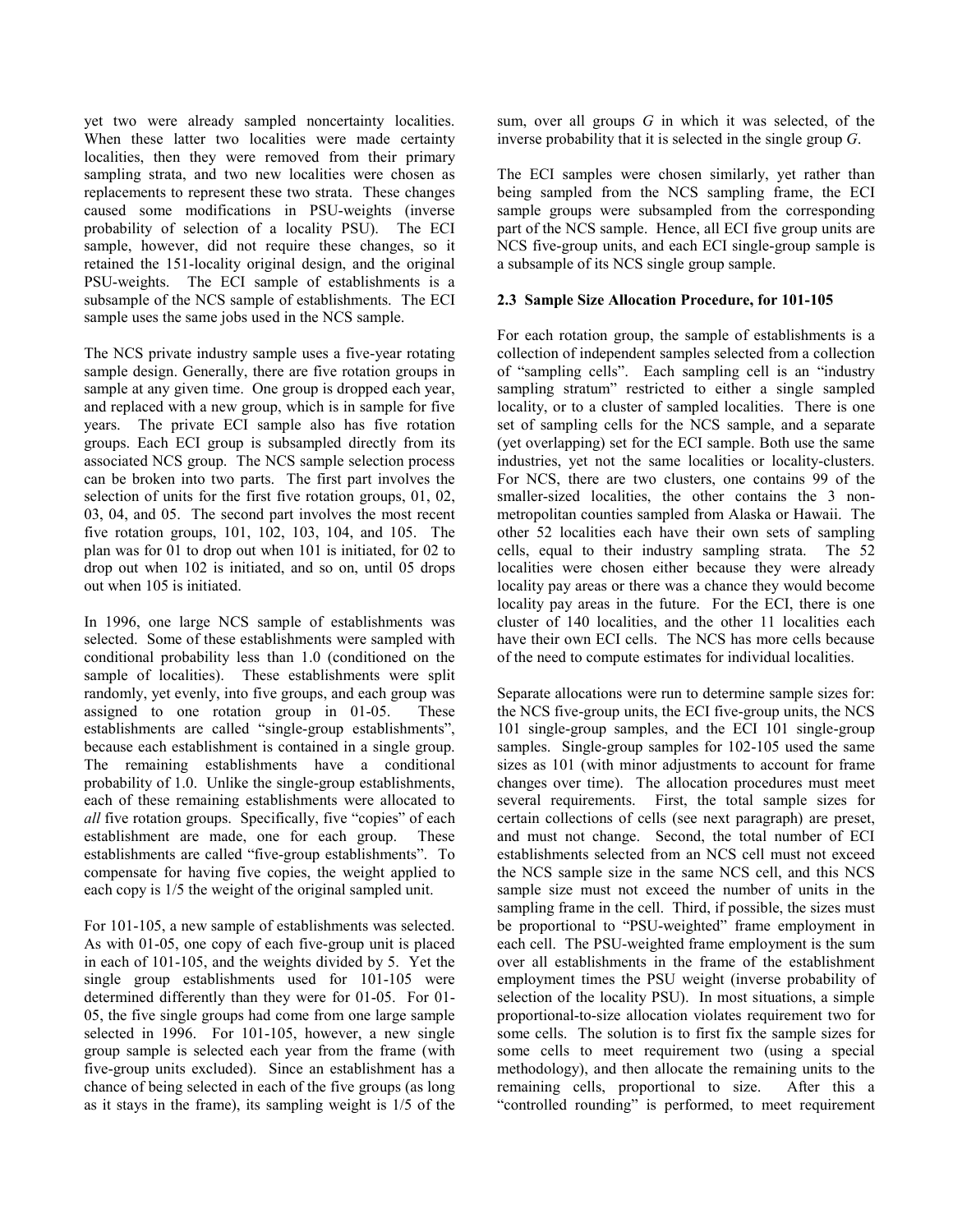one. For more details on allocation, see the two Ernst et al. (2002) papers.

The ECI sample requires good industry coverage spanning the nation, so the ECI sample sizes were fixed for each industry, and then allocated to ECI cells. The NCS sample, however, focused more on having good coverage for each locality wage publication, which included the locality pay areas. Therefore, the NCS sample sizes were fixed for 36 localities, which included all 33 locality pay areas, and 3 other certainty localities. The remaining sample was allocated, proportional to size, to Raleigh, Kalamazoo, and one large cluster (called "R116") of the remaining 116 localities. Raleigh and Kalamazoo required special treatment in the allocation procedure because they are not in the ECI sample.

# **3. Reduction Scenarios**

# **3.1 Reducing the Sample Sizes**

At the time of the sample reduction, the non-aircraft, private industry sample for both NCS and ECI consisted of groups 03, 04, 05, 101, and 102. All these samples were in update collection mode, meaning they had been initiated prior to 2004. Rotation group 103 was already sampled, but not yet initiated for data collection.

It was decided to preserve the ECI sample intact, as well as the collection of NCS five-group establishments. It was also decided, in general, to attempt to reduce the NCS sample sizes for most of the larger localities. The details of what localities were targeted for reduction, and why, is described later. For now, it is enough to know that, for each single-group sample, each of these large localities had originally been assigned a fixed NCS sample size, which then had been allocated to its industry strata. So the goal was to have a reduced *single-group* sample size for *each* rotation group, for *each* industry stratum, for *each* of these localities.

For each locality, one approach would be to apply many small reduction procedures, independently by cell. Yet this produces new problems, mostly involved with meeting the minimum and maximum constraints on sample sizes, and the effects of rounding. For example, suppose a 20% reduction is required for a locality. Then under this faulty method a 20% reduction is made to each cell, and then various adjustments and rounding are performed, all independently by cell. Yet the reduced size for the entire locality may no longer be 20% of the original size.

The solution was to perform the reduction procedure first on the largest possible collection of sample units in the locality, and then apply the original allocation procedure to split this new aggregate size among the cells. The original

allocation procedure automatically handles all the problems described in the previous paragraph.

For each locality, a reduction was made first to the "overall" sample size in the locality (this overall size includes fivegroup units, and all single-group samples). This process is first done for 01-05, and then independently, for 101-105. The resulting two sample sizes are only *targets*; however, because adjustments have not yet been made to meet minimum and maximum constraints. Second, new targets are determined for the single group sample sizes. The overall target sample size equals the number of five group units plus five times the number of single group units in any *one* rotation group. Hence, the target reduced single group size for 03 equals 1/5 the difference of the original overall size for 01-05 minus the number of five-group units in 01- 05. The same target reduced size is used for 04 and 05. The target reduced single group size for 101 equals 1/5 the difference of the original overall size for 101-105 minus the number of five-group units in 101-105. The same target reduced size is used for 102, 103, 104, and 105. Table 3 shows the "target" numbers that were used for Scenario 4 (the scenarios are defined Section 3.3). The third step is to make adjustments to each target, for each rotation group, to accommodate all minimum and maximum constraints. The final step is to reallocate sizes to the industry strata.

Common to all scenarios was the desire to eliminate the "Pay Agent supplement". The original intent of the NCS was for sample sizes to be allocated to locality pay areas, proportional to PSU-weighted employment. Yet this produced sample sizes for many locality pay areas that were deemed inadequate to provide good estimates for the Pay Agent. Therefore, the sample sizes for these localities were increased, and this increase was called the "Pay Agent Supplement".

Before the Pay Agent supplement, sample sizes were proportional to employment, yet after the supplement was applied, they were no longer proportional to employment. So the simplest method to eliminate the supplement was to force the overall sample size for a locality to be proportional to its PSU-weighted employment. This can be done by multiplying the PSU-weighted frame employment for a locality by an adjustment factor equal to the ratio of two terms:

- (1) Total sample size before the Pay Agent supplements were added, summed over all localities and all five rotation groups.
- (2) PSU-weighted frame employment at the time units were first sampled, summed over all localities.

Unfortunately, data for (1) was incomplete or insufficiently documented, yet a solution was found. One characteristic of a proportional-to-size sample is that the adjustment factor defined above remains the same even if the sums in the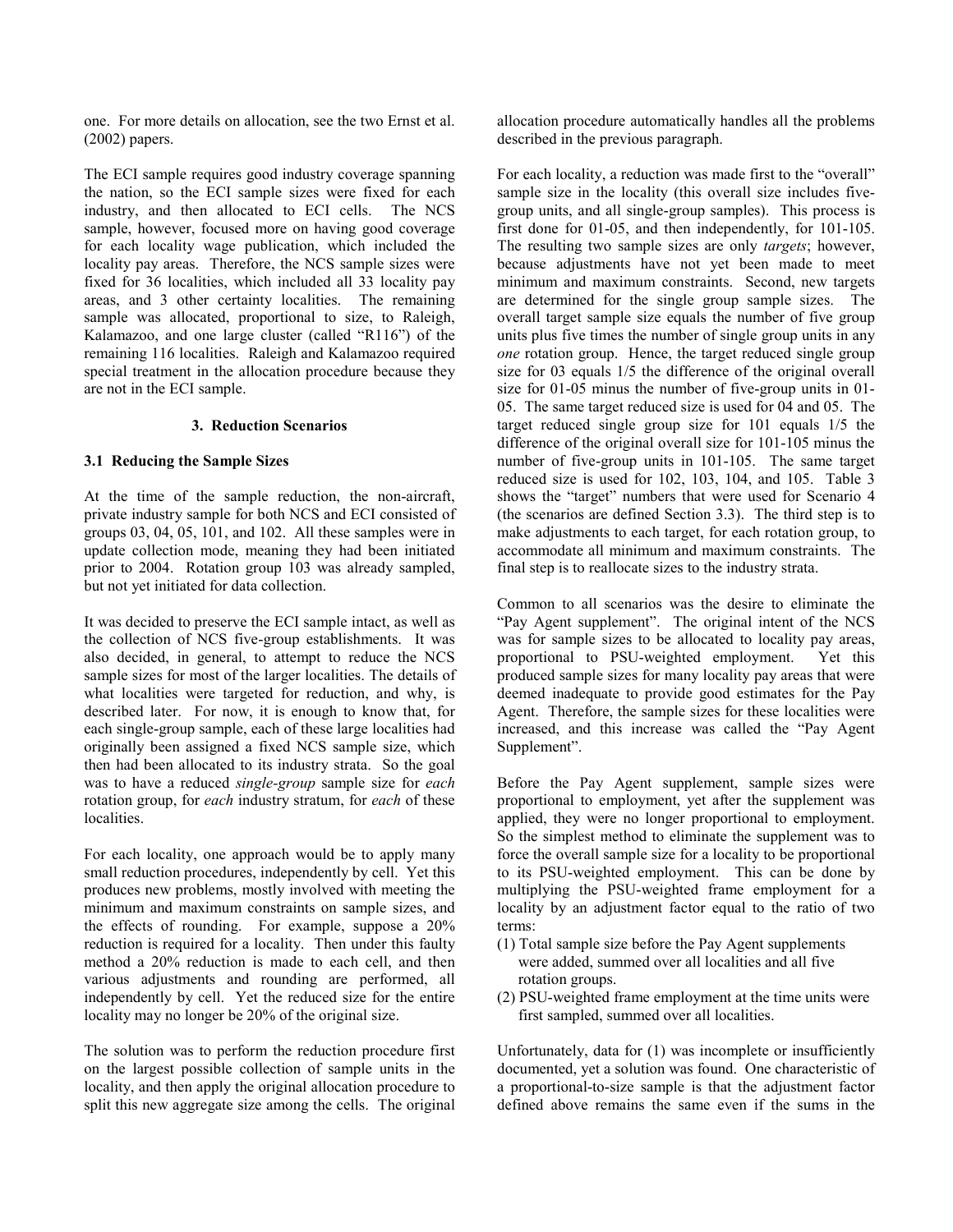numerator and denominator are made over a smaller set of localities. So attention was reduced to the cluster of 116 localities (R116) defined in Section 2.3 This cluster represented the largest collection of localities for which "proportional-to-size" sample sizes were available. None of these 116 localities had been supplemented, and none had their sample sizes reduced. Two adjustment factors were computed, one for 01-05, and one for 101-105.

Nine separate reduction scenarios were considered, which differed in the set localities reduced and the magnitude of the reductions. For both 01-05 and 101-105, for each locality being cut, we first multiply the PSU-weighted employment for the locality by the adjustment factor that had been computed from R116 data. The difference between the "original overall sample size" (that includes the Pay Agent Supplement) and this new "target, reduced, overall sample size" is referred to as the "full-cut" to the Pay Agent supplement. For a given locality, some scenarios proceed with the reduction process by applying this "full-cut", yet other scenarios apply only *half* of this "full-cut". This latter approach is called the "half-cut" to the Pay Agent supplement. Yet regardless of whether or not the full-cut or half-cut is applied, once a reduction is made to the overall sample size, the target single group sample sizes are still found by subtracting off the number of five-group establishments from the target reduced overall size, and then dividing by 5.

In some scenarios, an attempt was made to apply a full-cut to Chicago, Los Angeles, New York, and San Francisco. In each case, however, the target reduced sample size that was obtained (after applying the adjustment factor) amounted to a sample size increase, rather than a decrease. As a result, it was decided to not decrease the sample size for any of these four localities, for any rotation group. This decision was also extended to those scenarios where a half-cut was planned, since  $1/2$  of a zero cut is a zero cut.

# **3.2 Sampling the Reduced-Size Samples**

Before the sample reduction, the NCS and the ECI singlegroup samples for groups 03, 04, 05, 101, and 102 were already initiated and in update collection mode. One goal was to reduce the NCS sample sizes, yet at the same time keep the ECI sample already being collected intact. Therefore, any size reduction had to come from the Wage-Only sample (NCS units not in ECI sample). The reduced Wage-Only sample size equals the reduced NCS sample size minus the ECI sample size. One possible approach is select a new Wage-Only sample from the same frame (excluding ECI units) used originally to select the NCS sample. Yet this would force a new round of initiations, rather than retaining units already initiated and being collected. Also, the new set of Wage-Only units may not accurately reflect what might have occurred had a new

NCS sample of the reduced size been selected first, then a new ECI sample selected. Finally, any units reselected from an older frame may no longer be in existence or in scope.

Therefore, for each NCS sampling cell in 03-102, subsamples were selected from the set of Wage-Only establishments that were already in the sample before the reduction. The reduced NCS sample is then this reduced Wage-Only sample plus the untouched ECI sample.

Before the sample reduction, the NCS and ECI samples for 103 had been selected, but not yet initiated for data collection. Therefore, there is no danger of altering ECI sample data, so for 103 it was decided to let the reduced NCS sample be subsample of the *entire* original NCS sample. Since the ECI must be subsample of the NCS, we had no choice but to select a *new* ECI sample as a subsample of this new, reduced NCS sample. Yet the ECI sample sizes remained unchanged.

For future groups, since there are no "original" NCS or ECI samples, all new NCS samples are selected directly from the frame (with five-group units excluded), using sample sizes equal to the reduced NCS sample sizes. The ECI sample is a subsample of this new sample, with sizes equal to what had been planned before the NCS sample reductions.

# **3.3 Reduction Scenarios that were Considered**

*Scenario 1.* Drop the three localities that were not in the ECI sample (Huntsville, Raleigh, and Kalamazoo).

*Scenario 2.* Implement Scenario 1, and then apply the fullcut to the Pay Agent supplement to Kansas City, Orlando, and St. Louis. These localities originally were locality pay areas, and had a Pay Agent supplement. Yet they will no longer be locality pay areas starting in 2005 (they will be placed in Rest of U.S.), so that reducing the sample sizes will not effect the individual locality estimates computed for the Pay Agent.

*Scenario 3.* Implement Scenario 2, and then apply the full-Cut to the Pay Agent supplement to three more localities: Charlotte, Phoenix, and Tampa. These are certainty localities, but are not locality pay areas. It was originally felt that these might become locality pay areas; hence, all had been given a Pay Agent supplement.

*Scenario 4*. This was the method chosen for the actual NCS sample cuts; it is also called the "final reduction scenario". First, implement Scenario 2, yet *retain* the entire sample in Huntsville (see the beginning of Section 3.4 for a rationale). Then, *attempt* to apply the half-cut to the Pay Agent supplement to a special collection of 30 localities, which consists of all certainty localities in the NCS sample, except for the following eight certainty localities: Anchorage,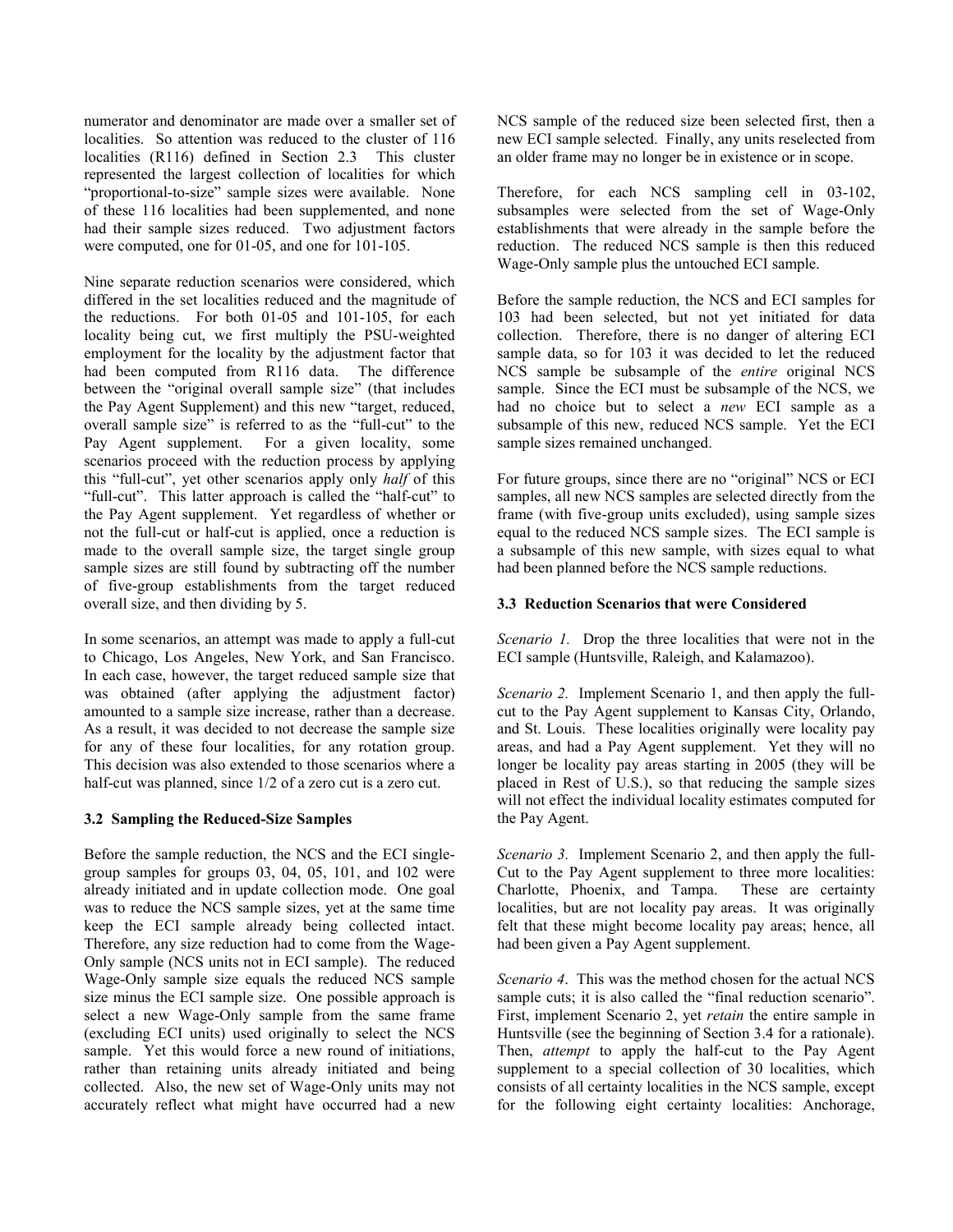Honolulu, Birmingham, Huntsville, Raleigh, Kansas City, Orlando, and St. Louis. Anchorage and Honolulu are excluded because Alaska and Hawaii are not part of the Locality Pay Program. Birmingham is excluded because it has never been a possible candidate to become a locality pay area, and therefore did not receive a Pay Agent supplement. The remaining localities are excluded because they are already handled: Huntsville is uncut, and Raleigh, Kansas City, Orlando, and St. Louis are already handled by Scenario 2. This collection of 30 localities receiving the half-cut *includes* Charlotte, Phoenix, and Tampa.

Note the use of the word *"*attempt*"* here. In practice (for reasons described in Section 3.1), no reductions could be made to Chicago, Los Angles, New York, or San Francisco.

*Scenario 5.* Implement Scenario 4, yet *drop* Huntsville (as Scenario 2 requires).

*Scenario 6*. Implement Scenario 5, except apply the fullcut, rather than the half-cut, to Charlotte, Phoenix, and Tampa. Note that Scenario 6 attempts to apply the half-cut to 27 localities.

*Scenario 7*. Implement Scenario 6, then drop the entire Wage-Only sample from all non-metropolitan localities.

*Scenario 8*. Implement Scenario 6, except apply the fullcut, rather than the half-cut, to the 27 localities mentioned in the description of Scenario 6.

*Scenario 9.* Implement Scenario 8, then drop the entire Wage-Only sample from all non-metropolitan localities.

Table 1 summarizes the nine scenarios, and details what types of localities were cut, and the degree of the cut. The "33 localities" referred to in Table 1 include Chicago, Los Angeles, New York, San Francisco, and the 29 localities listed in Table 3.

**Table 1. Types of Cuts, by Scenario and Locality**

|               | <b>Group of Localities</b> |                                                              |   | $S.1$ $S.2$ $S.3$ |   | S.4<br><b>Final</b> |                  |             | $S.5$ $S.6$ $S.7$ $S.8$ $S.9$ |   |   |
|---------------|----------------------------|--------------------------------------------------------------|---|-------------------|---|---------------------|------------------|-------------|-------------------------------|---|---|
|               |                            | Kansas City, Orlando,<br>St. Louis                           | N | F                 | F | F                   | F                | F           | F                             | F |   |
| 33 Localities | $-0$ CS                    | Charlotte, Phoenix,<br>Tampa                                 | N | N                 | F | н                   | н                | F           | F                             | F |   |
|               | ౚ                          | 27 Localities                                                | N | N                 | N | н                   | н                | н           | н                             | F | F |
|               |                            | Raleigh, Kalamazoo                                           | D | D                 | D | D                   | D                | D<br>D<br>D |                               |   | D |
| Huntsville    |                            |                                                              | D | D                 | D | N                   | D                | D           | D                             | D | n |
|               |                            | Alaska-Hawaii Sample<br>N<br>N<br>N<br>Ν<br>N<br>N<br>N<br>N |   |                   |   |                     |                  | N           |                               |   |   |
|               |                            | Remaining Metropolitan                                       | N | N                 | N | N                   | N<br>N<br>N<br>N |             |                               |   | N |
|               |                            | Rem. Non-Metropolitan                                        | N | N                 | N | N                   | N                | N           | D                             | N |   |

 $N = No$  Cut,  $H = Half-Cut$ ,  $F = Full-Cut$ ,  $D = Dropped$ 

We were not able to get reduced sample sizes for each cell for each scenario (except for the final scenario) because of the complexity and time constraints. However, projections were made on the percent of sample that would be cut. Table 2 displays two things: (1) the sample sizes for single-group samples for 03-102 that existed before reduction (summed over all 154 localities), and (2) the percent that these sizes would be reduced, for each of nine reduction scenarios.

| $\mathbf{v}$ , or our and occurring for $\mathbf{r}$ for $\mathbf{r}$ for $\mathbf{r}$ |                         |                          |                |           |                     |     |     |     |                                   |     |  |  |  |  |
|----------------------------------------------------------------------------------------|-------------------------|--------------------------|----------------|-----------|---------------------|-----|-----|-----|-----------------------------------|-----|--|--|--|--|
| Single                                                                                 | Sample                  | <b>Percent Reduction</b> |                |           |                     |     |     |     |                                   |     |  |  |  |  |
| Group<br>Sample                                                                        | Size,<br>with No<br>Cut | S.1                      |                | $S.2$ S.3 | S.4<br><b>Final</b> | S.5 | S.6 | S.7 | S.8<br>16<br>16<br>16<br>23<br>24 | S.9 |  |  |  |  |
| 03                                                                                     | 5,600                   | 1                        | $\overline{2}$ | 4         | 8                   | 9   | 10  | 16  |                                   | 29  |  |  |  |  |
| 04                                                                                     | 5,584                   | 2                        | 2              | 4         | 9                   | 9   | 10  | 15  |                                   | 29  |  |  |  |  |
| 05                                                                                     | 5,601                   | 2                        | 3              | 4         | 9                   | 9   | 10  | 16  |                                   | 29  |  |  |  |  |
| 101                                                                                    | 6.935                   | 2                        | 4              | 6         | 13                  | 14  | 15  | 20  |                                   | 28  |  |  |  |  |
| 102                                                                                    | 6,936                   | 2                        | 4              | 6         | 13                  | 14  | 15  | 20  |                                   | 29  |  |  |  |  |
| 103                                                                                    | 6,938                   | 2                        | 4              | 6         | 14                  | 14  | 15  | 20  | 24                                | 28  |  |  |  |  |

 **by Group and Scenario, for All 154 Areas Table 2. Percent Reduction in Sample Sizes,**

#### **3.4 Final Scenario Implemented**

Scenario 4 was chosen for implementation not because of the size of the sample cut, but because of the size of the staff cut. See Section 4 for details on staff size reductions.

# *Special Treatment for Huntsville in Final Scenario*:

Originally, there were only eight scenarios (1-3, 5-9), and no Scenario 4. Initially, Scenario 5 was chosen as the "final scenario"; hence, the initial plan was to drop Huntsville from the sample. This plan was changed, however, because the Pay Agent still needed locality estimates for Huntsville. Therefore, a new "final scenario" was defined, called Scenario 4, to be equal to Scenario 5, yet with no sample cut from within Huntsville.

Before the adoption of Scenario 4, all other eight scenarios dropped Huntsville, Raleigh, and Kalamazoo; that is, they only retained the 151 localities in the ECI sample. So before Scenario 4 was created, the plan was to replace the NCS PSU weights with their corresponding ECI PSU weights. When Scenario 4 was adopted, there were two options for computing *national* (such as All U.S.) estimates: (1) include Huntsville in the calculation, which would have forced some localities to use their NCS PSU weights, and some to use their ECI PSU weights; or (2), drop Huntsville and only use ECI PSU weights. Option 2 was chosen because it was both easier to explain and would lower the "between-locality" component of the variance.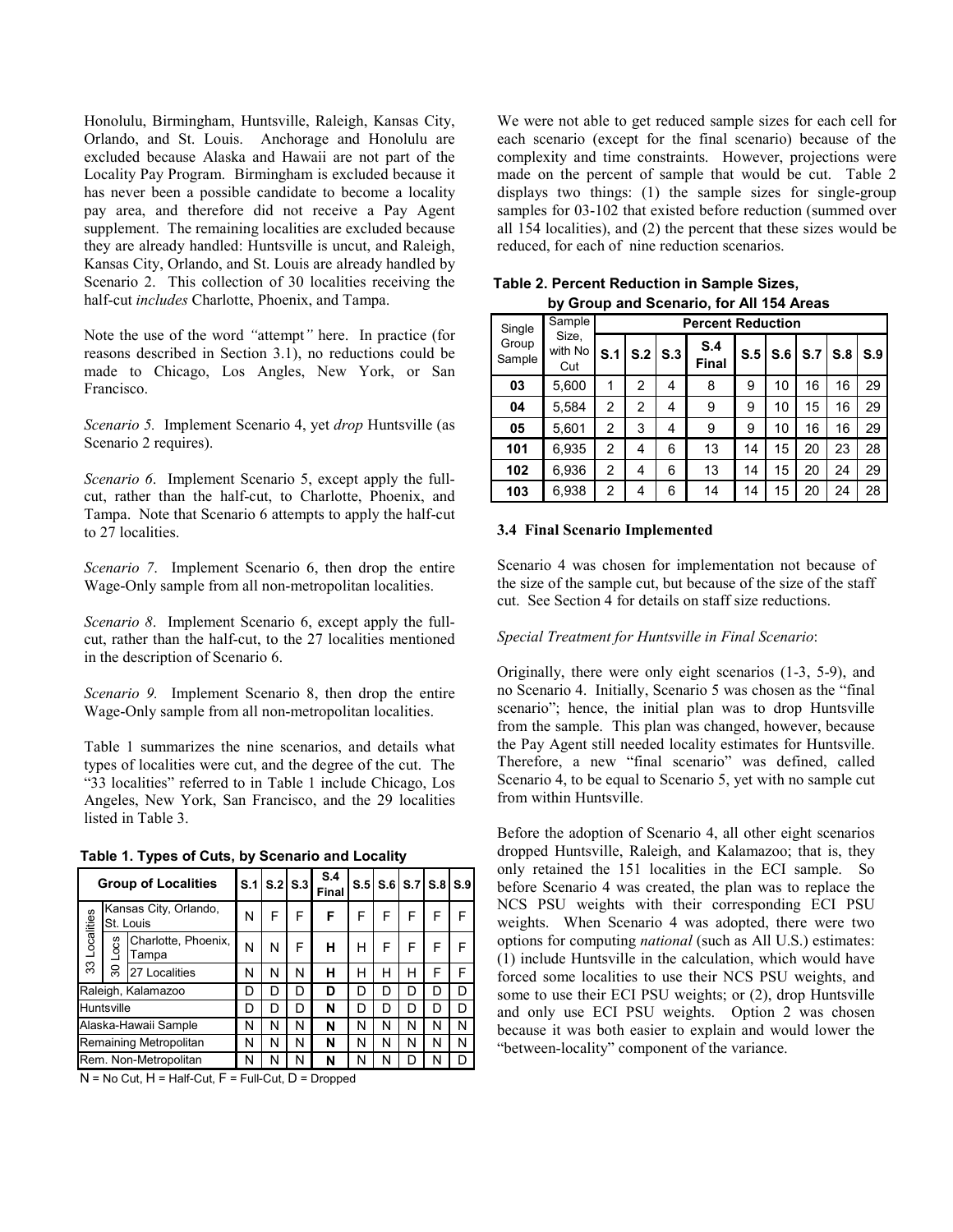Table 3 lists the 29 localities whose sizes were reduced under the final reduction scenario (Scenario 4). Listed are all the pre- and post-reduction sample sizes, for all groups 03-103, along with some of the numbers important to the reduction process. Table 3 excludes Raleigh and Kalamazoo, which were dropped entirely from the sample. For Kansas City, Orlando, and St. Louis, an attempt was

made to apply the full-cut. This was not always possible, because the ECI sample size exceed the NCS "target reduced sample size" for some NCS cells, resulting in the reduced sample size being set to the ECI sample size. The half-cut was applied to the remaining 26 localities listed in Table 3.

|                 | For Groups 01-05 |          |            |                     |          |                                |                     | For Groups 101-105  |                                |          |           |          |                                         |           |                     |           |           |           |
|-----------------|------------------|----------|------------|---------------------|----------|--------------------------------|---------------------|---------------------|--------------------------------|----------|-----------|----------|-----------------------------------------|-----------|---------------------|-----------|-----------|-----------|
|                 |                  |          |            |                     |          | <b>Reduced</b>                 |                     |                     |                                | Original |           |          | <b>Reduced</b>                          |           |                     |           |           |           |
|                 |                  |          | Original   |                     |          | <b>Target</b><br><b>Actual</b> |                     |                     | <b>Actual</b><br><b>Target</b> |          |           |          |                                         |           |                     |           |           |           |
| <b>Locality</b> | "Overall"        | 5-Group* | ຮ<br>Group | Group <sub>04</sub> | Group 05 | "Overall"                      | Any Single<br>Group | Group <sub>03</sub> | Group <sub>04</sub>            | Group 05 | "Overall" | 5-Group* | Single-<br>Group<br>101, 102,<br>or 103 | "Overall" | Any Single<br>Group | Group 101 | Group 102 | Group 103 |
| Kansas City     | 450              | 68       | 80         | 76                  | 73       | 171                            | 21                  | 29                  | 31                             | 33       | 634       | 33       | 120                                     | 226       | 39                  | 43        | 48        | 39        |
| Orlando         | 262              | 18       | 46         | 40                  | 51       | 144                            | 25                  | 25                  | 26                             | 26       | 358       | 22       | 67                                      | 210       | 38                  | 42        | 38        | 38        |
| St. Louis       | 395              | 44       | 70         | 73                  | 79       | 249                            | 41                  | 41                  | 41                             | 41       | 584       | 35       | 110                                     | 314       | 56                  | 59        | 56        | 56        |
| Detroit         | 513              | 54       | 98         | 94                  | 73       | 520                            | 93                  | 93                  | 93                             | 73       | 706       | 49       | 131                                     | 664       | 123                 | 123       | 123       | 123       |
| Washington      | 624              | 27       | 118        | 126                 | 112      | 614                            | 117                 | 117                 | 117                            | 112      | 937       | 27       | 182                                     | 899       | 174                 | 174       | 174       | 174       |
| Atlanta         | 633              | 72       | 102        | 116                 | 108      | 493                            | 84                  | 84                  | 84                             | 84       | 843       | 31       | 162                                     | 682       | 130                 | 130       | 130       | 130       |
| Boston          | 659              | 55       | 123        | 114                 | 122      | 618                            | 113                 | 113                 | 113                            | 113      | 895       | 44       | 170                                     | 819       | 155                 | 155       | 155       | 155       |
| Charlotte       | 300              | 24       | 63         | 47                  | 56       | 224                            | 40                  | 40                  | 40                             | 40       | 441       | 21       | 84                                      | 321       | 60                  | 60        | 60        | 60        |
| Cincinnati      | 439              | 57       | 63         | 81                  | 77       | 315                            | 52                  | 52                  | 52                             | 52       | 564       | 37       | 105                                     | 403       | 73                  | 73        | 73        | 73        |
| Cleveland       | 520              | 40       | 93         | 98                  | 98       | 406                            | 73                  | 73                  | 73                             | 73       | 761       | 59       | 140                                     | 560       | 100                 | 100       | 100       | 100       |
| Columbus        | 319              | 38       | 57         | 60                  | 55       | 239                            | 40                  | 40                  | 40                             | 40       | 446       | 28       | 84                                      | 323       | 59                  | 59        | 59        | 59        |
| Dallas          | 568              | 37       | 97         | 108                 | 116      | 517                            | 96                  | 96                  | 96                             | 96       | 804       | 23       | 156                                     | 731       | 142                 | 142       | 142       | 142       |
| Dayton          | 263              | 26       | 54         | 44                  | 43       | 214                            | 38                  | 38                  | 38                             | 38       | 385       | 37       | 70                                      | 292       | 51                  | 51        | 51        | 51        |
| Denver          | 469              | 40       | 80         | 86                  | 85       | 342                            | 60                  | 60                  | 60                             | 60       | 740       | 35       | 141                                     | 540       | 101                 | 101       | 101       | 101       |
| Hartford        | 280              | 28       | 49         | 55                  | 49       | 198                            | 34                  | 34                  | 34                             | 34       | 404       | 30       | 75                                      | 273       | 49                  | 49        | 49        | 49        |
| Houston         | 626              | 73       | 115        | 112                 | 107      | 504                            | 86                  | 86                  | 86                             | 86       | 811       | 27       | 157                                     | 665       | 128                 | 128       | 128       | 128       |
| Indianapolis    | 400              | 43       | 62         | 67                  | 83       | 280                            | 47                  | 47                  | 47                             | 47       | 583       | 51       | 106                                     | 397       | 69                  | 69        | 69        | 69        |
| Miami           | 582              | 50       | 115        | 112                 | 103      | 431                            | 76                  | 76                  | 76                             | 76       | 927       | 45       | 177                                     | 653       | 122                 | 122       | 122       | 122       |
| Milwaukee       | 386              | 57       | 74         | 61                  | 67       | 288                            | 46                  | 46                  | 46                             | 46       | 487       | 32       | 91                                      | 358       | 65                  | 65        | 65        | 65        |
| Minneapolis     | 462              | 32       | 85         | 87                  | 80       | 389                            | 71                  | 71                  | 71                             | 71       | 661       | 34       | 125                                     | 541       | 101                 | 101       | 101       | 101       |
| Philadelphia    | 623              | 55       | 112        | 117                 | 118      | 589                            | 107                 | 107                 | 107                            | 107      | 897       | 50       | 169                                     | 792       | 148                 | 148       | 148       | 148       |
| Phoenix         | 437              | 57       | 81         | 75                  | 78       | 346                            | 58                  | 58                  | 58                             | 58       | 543       | 29       | 103                                     | 460       | 86                  | 86        | 86        | 86        |
| Pittsburgh      | 446              | 71       | 79         | 72                  | 72       | 330                            | 52                  | 52                  | 52                             | 52       | 726       | 65       | 132                                     | 497       | 86                  | 86        | 86        | 86        |
| Portland        | 388              | 51       | 65         | 68                  | 79       | 275                            | 45                  | 45                  | 45                             | 45       | 562       | 23       | 108                                     | 409       | 77                  | 77        | 77        | 77        |
| Richmond        | 344              | 67       | 57         | 60                  | 57       | 268                            | 40                  | 40                  | 40                             | 40       | 462       | 35       | 85                                      | 359       | 65                  | 65        | 65        | 65        |
| Sacramento      | 299              | 34       | 60         | 50                  | 51       | 195                            | 32                  | 32                  | 32                             | 32       | 495       | 24       | 94                                      | 328       | 61                  | 61        | 61        | 61        |
| San Diego       | 481              | 70       | 78         | 75                  | 91       | 328                            | 52                  | 52                  | 52                             | 52       | 686       | 33       | 131                                     | 479       | 89                  | 89        | 89        | 89        |
| Seattle         | 515              | 63       | 85         | 94                  | 85       | 395                            | 66                  | 66                  | 66                             | 66       | 712       | 31       | 136                                     | 550       | 104                 | 104       | 104       | 104       |
| Tampa           | 429              | 48       | 72         | 78                  | 83       | 313                            | 53                  | 53                  | 53                             | 53       | 582       | 52       | 106                                     | 427       | 75                  | 75        | 75        | 75        |

**Table 3. Sample Sizes Used in Final Reduction Process**

\* Number of "5-group units" in a *single* rotation group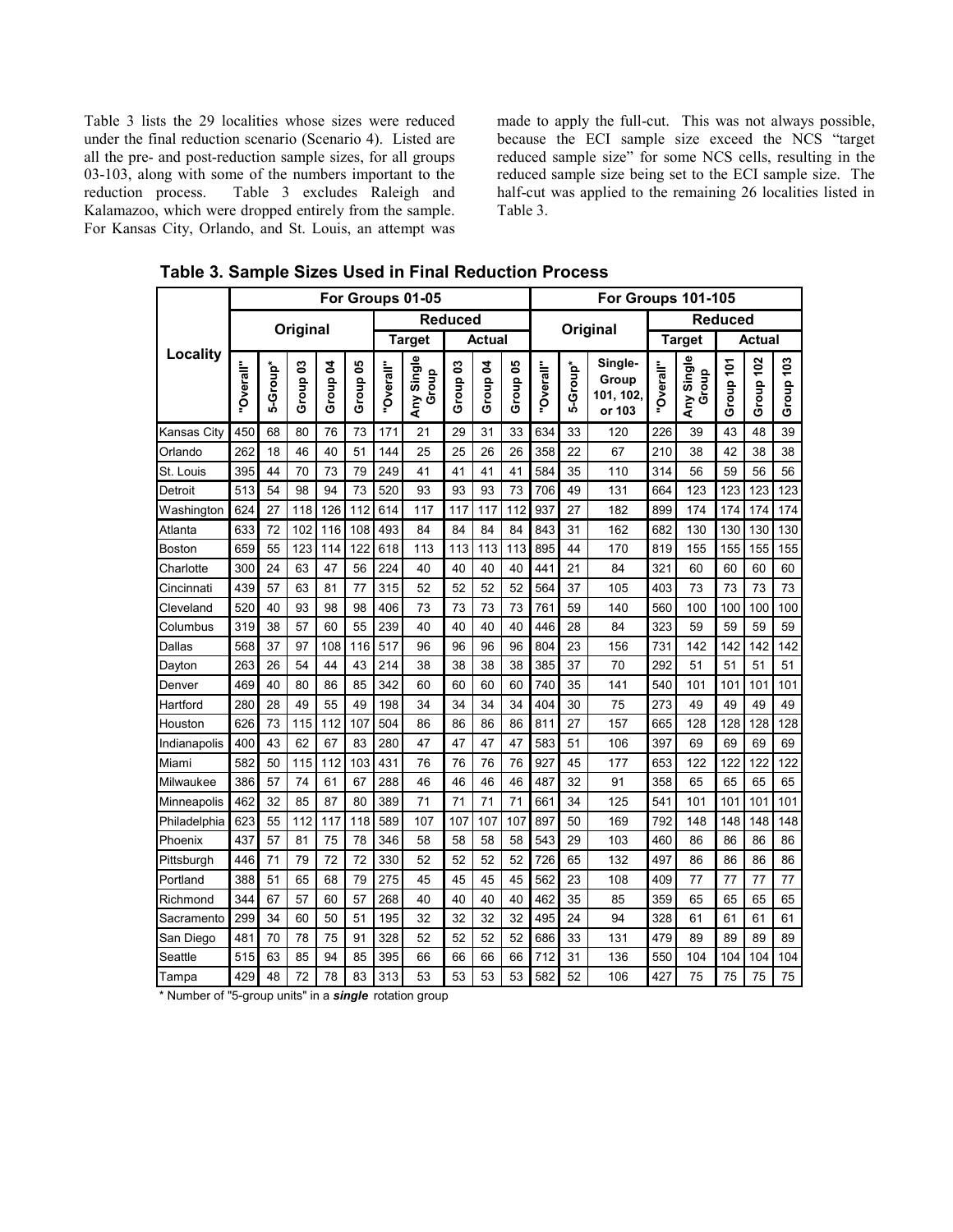### **4. Workload Reduction**

An analysis was made of how each of the sample reduction scenarios would reduce the workload of the field offices, including projections of the number positions that could be cut. The goal was to cut the budget by a certain dollar amount through staff reductions. This dollar amount was translated into a target range for the number of positions to be cut. The final scenario (Scenario 4) was chosen with this target range in mind.

### **4.1 Estimates of Workload Reduction**

Table 4 shows reduced sample sizes for each "collectionpanel year" (four-quarter period starting with the second quarter of each year) and reduction scenario. It also has information on the initiations and updates that would be retained and dropped each year, as well as approximations of the percent of the positions to be eliminated as a result of the reduction. All numbers in Table 4 assume that the response rate at initiation is 70%, and the response rate during all update cycles is 100%; that is, if 100 units are initiated, then 70 units will respond initially, and these same 70 units will respond for each update cycle. The number of positions saved was computed by dividing the number of establishments that are reduced by the average number of Wage Only establishments collected per position per year. Initiations take about twice as long to process as update units, so that one calculation was made for initiations, one for updates, and then the results were summed.

|               |             | Coll  | <b>Number</b>                                                                |                |     |     | <b>Percent Reduction</b> |     |     | S.7<br>20<br>20<br>20<br>20<br>15<br>16<br>17<br>19<br>17<br>17 |                                                                                         |     |
|---------------|-------------|-------|------------------------------------------------------------------------------|----------------|-----|-----|--------------------------|-----|-----|-----------------------------------------------------------------|-----------------------------------------------------------------------------------------|-----|
|               | Item        | Year* | With<br>No Cut                                                               | S.1            | S.2 | S.3 | <b>S.4</b><br>Final      | S.5 | S.6 |                                                                 | S.8<br>24<br>24<br>24<br>24<br>16<br>18<br>19<br>22<br>19<br>20<br>18<br>21<br>19<br>23 | S.9 |
|               |             | 04    | 6,938                                                                        | $\overline{2}$ | 4   | 6   | 14                       | 14  | 15  |                                                                 |                                                                                         | 28  |
|               | Initiations | 05    | 6,938                                                                        | $\overline{2}$ | 4   | 6   | 14                       | 14  | 15  |                                                                 |                                                                                         | 28  |
|               |             | 06    | 6,938                                                                        | $\overline{2}$ | 4   | 6   | 14                       | 14  | 15  |                                                                 |                                                                                         | 28  |
|               |             | 07    | 6,938                                                                        | 2              | 4   | 6   | 14                       | 14  | 15  |                                                                 |                                                                                         | 28  |
| Establishment | Updates     | 04    | 25,829                                                                       | $\overline{2}$ | 3   | 4   | 9                        | 10  | 11  |                                                                 |                                                                                         | 24  |
|               |             | 05    | 26,765                                                                       | $\overline{2}$ | 3   | 5   | 10                       | 11  | 12  |                                                                 |                                                                                         | 24  |
|               |             | 06    | 27,713                                                                       | $\overline{2}$ | 3   | 5   | 11                       | 12  | 12  |                                                                 |                                                                                         | 24  |
|               |             | 07    | 26,330                                                                       | 2              | 4   | 6   | 13                       | 13  | 14  |                                                                 |                                                                                         | 26  |
|               |             | 04    |                                                                              | $\overline{2}$ | 3   | 5   | 11                       | 11  | 12  |                                                                 |                                                                                         | 26  |
| Staff         |             | 05    |                                                                              | $\overline{2}$ | 3   | 5   | 11                       | 12  | 13  |                                                                 |                                                                                         | 26  |
|               | Positions   | 06    |                                                                              | $\overline{2}$ | 4   | 5   | 12                       | 13  | 13  |                                                                 |                                                                                         | 26  |
|               |             | 07    |                                                                              | 2              | 4   | 6   | 13                       | 14  | 15  |                                                                 |                                                                                         | 27  |
|               |             |       | * Begins in 2nd quarter of given year, ends in 1st quarter of following year |                |     |     |                          |     |     |                                                                 |                                                                                         |     |

**Table 4. Percent Reduction in Sample Sizes and Staff by Year and Scenario, for All 154 Areas**

#### **4.2 Projected Workload Reductions for Final Scenario**

Once it was decided to use the final scenario (Scenario 4), an attempt was made to get a more refined estimate as to the number of positions that would be saved. This analysis looked at data on a cycle by cycle basis, rather than just an annual basis. Also, rather than first focusing on positions, it focuses first on the number of worker-days (workers times days worked, based on an 8 hour day) required for all types of work. Later, these worker-days are converted into estimates of numbers of workers.

Table 5 shows the number of initiation and update units and the number of worker-days, by cycle, for the final reduction scenario. Note that worker-days for update establishments depends not only on the number of update establishments, but also the proportions that are Index and Wage-Only, which changes over time. The column "other tasks" covers time spent analyzing "summary plan descriptions" (brochures describing benefit plans) and time spent in on-the-job training. Table 5 also shows the surplus in available worker-days that would result if the final reduction scenario were implemented, yet no staff positions are cut. Surplus worker-days is computed by subtracting the projected worker days for the final reduction scenario from the maximum available workerdays that exists before any staff reductions are made.

The number of sample units in Table 5 represents the number of initiations and the number of respondent updates. It was based on the same type of information in Table 4, yet was enhanced since it also took into account what would happen each quarter. For example, the number of units from each rotation group that would be rotated out of sample, had there been no sample reduction, was already known for each cycle. This data was used to approximate the number of units that would be rotated out under the final reduction scenario. The projected numbers of initiations per quarter for 2004 and beyond, were computed by taking the total from 2003, subtracting off the annual reduction from Table 4 (for  $2<sup>nd</sup>$  qtr 04 to  $1<sup>st</sup>$  qtr 05), and dividing by 4. The projected number of updates was a more complex computation. For a given cycle *t*, it was set equal to the number from quarter (*t*−4), minus the units from this set that are dropped over the last four quarters preceding *t*, plus the number of respondents from initiations in quarter (*t*−4), assuming a 70% response rate.

The lack of initiations in the first half of 2004 is caused by a delay in the initiation of group 103. This delay gave us extra time to determine how the sample sizes should be cut, and also allowed cuts to be applied to group 103 before data was collected for the first time, rather than after the first round of collection (without this delay, some units might be collected only once, then dropped the following cycle because of the sample reduction).